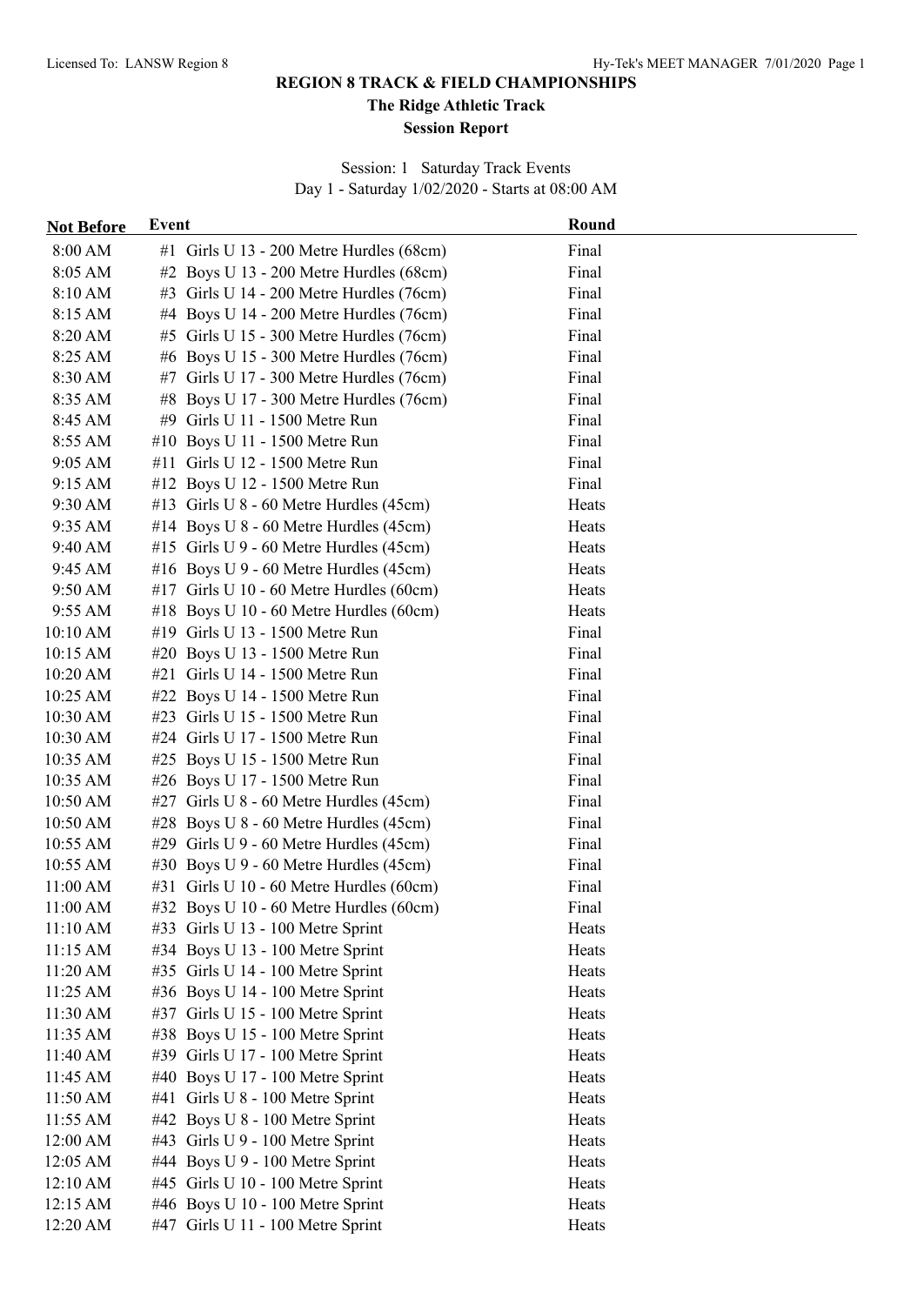**The Ridge Athletic Track**

#### **Session Report**

Session: 1 Saturday Track Events Day 1 - Saturday 1/02/2020 - Starts at 08:00 AM

| <b>Not Before</b> | <b>Event</b>                                | Round |
|-------------------|---------------------------------------------|-------|
| 12:25 AM          | #48 Boys U 11 - 100 Metre Sprint            | Heats |
| 12:30 AM          | #49 Girls U 12 - 100 Metre Sprint           | Heats |
| 12:35 AM          | #50 Boys U 12 - 100 Metre Sprint            | Heats |
| 12:40 AM          | #51 Boys U 9-10 100 Metre Multi Class Run   | Final |
| 12:40 AM          | #52 Girls U 11-12 100 Metre Multi Class Run | Final |
| 1:00 PM           | #53 Girls U 13 - 400 Metre Sprint           | Final |
| 1:06 PM           | #54 Boys U 13 - 400 Metre Sprint            | Final |
| $1:12$ PM         | #55 Girls U 14 - 400 Metre Sprint           | Final |
| 1:18 PM           | #56 Boys U 14 - 400 Metre Sprint            | Final |
| 1:24 PM           | #57 Girls U 15 - 400 Metre Sprint           | Final |
| 1:30 PM           | #58 Boys U 15 - 400 Metre Sprint            | Final |
| 1:36 PM           | #59 Girls U 17 - 400 Metre Sprint           | Final |
| 1:42 PM           | #60 Boys U 17 - 400 Metre Sprint            | Final |
| 1:48 PM           | #61 Girls U 8 - 400 Metre Sprint            | Final |
| 1:54 PM           | #62 Boys U 8 - 400 Metre Sprint             | Final |
| 2:00 PM           | #63 Girls U 9 - 400 Metre Sprint            | Final |
| 2:06 PM           | #64 Boys U 9 - 400 Metre Sprint             | Final |
| 2:12 PM           | #65 Girls U 10 - 400 Metre Sprint           | Final |
| 2:18 PM           | #66 Boys U 10 - 400 Metre Sprint            | Final |
| 2:24 PM           | #67 Girls U 11 - 400 Metre Sprint           | Final |
| 2:30 PM           | #68 Boys U 11 - 400 Metre Sprint            | Final |
| 2:36 PM           | #69 Girls U 12 - 400 Metre Sprint           | Final |
| 2:42 PM           | #70 Boys U 12 - 400 Metre Sprint            | Final |
| 2:52 PM           | #71 Girls U 13 - 100 Metre Sprint           | Final |
| 2:52 PM           | #72 Boys U 13 - 100 Metre Sprint            | Final |
| 2:58 PM           | #73 Girls U 14 - 100 Metre Sprint           | Final |
| 2:58 PM           | #74 Boys U 14 - 100 Metre Sprint            | Final |
| 3:04 PM           | #75 Girls U 15 - 100 Metre Sprint           | Final |
| 3:04 PM           | #76 Boys U 15 - 100 Metre Sprint            | Final |
| 3:10 PM           | #77 Girls U 17 - 100 Metre Sprint           | Final |
| 3:10 PM           | #78 Boys U 17 - 100 Metre Sprint            | Final |
| 3:16 PM           | $#79$ Girls U $8 - 100$ Metre Sprint        | Final |
| 3:16 PM           | #80 Boys U 8 - 100 Metre Sprint             | Final |
| 3:22 PM           | #81 Girls U 9 - 100 Metre Sprint            | Final |
| 3:22 PM           | #82 Boys U 9 - 100 Metre Sprint             | Final |
| 3:28 PM           | #83 Girls U 10 - 100 Metre Sprint           | Final |
| 3:28 PM           | #84 Boys U 10 - 100 Metre Sprint            | Final |
| 3:34 PM           | #85 Girls U 11 - 100 Metre Sprint           | Final |
| 3:34 PM           | #86 Boys U 11 - 100 Metre Sprint            | Final |
| 3:40 PM           | #87 Girls U 12 - 100 Metre Sprint           | Final |
| 3:40 PM           | #88 Boys U 12 - 100 Metre Sprint            | Final |
| 3:55 PM           | #89 Girls U 13 - 3000 Metre Run             | Final |
| 4:10 PM           | #90 Girls U 14 - 3000 Metre Run             | Final |
| 4:10 PM           | #91 Girls U 15 - 3000 Metre Run             | Final |
| 4:10 PM           | #92 Girls U 17 - 3000 Metre Run             | Final |
| 4:25 PM           | #93 Boys U 13 - 3000 Metre Run              | Final |
| 4:40 PM           | #94 Boys U 14 - 3000 Metre Run              | Final |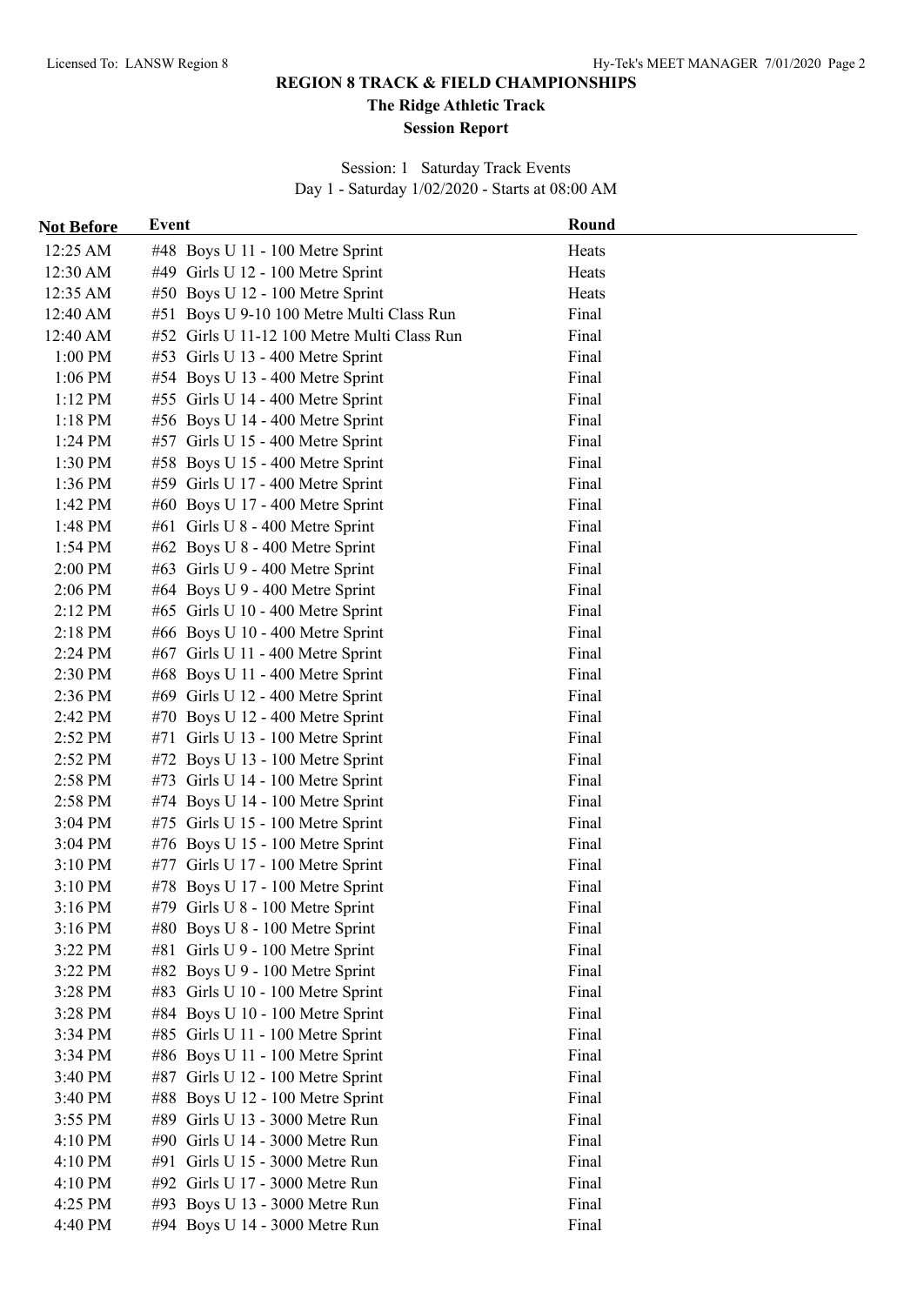**The Ridge Athletic Track**

#### **Session Report**

Session: 1 Saturday Track Events Day 1 - Saturday 1/02/2020 - Starts at 08:00 AM

| <b>Not Before</b> | Event                          | Round |
|-------------------|--------------------------------|-------|
| 4:55 PM           | #95 Boys U 15 - 3000 Metre Run | Final |
| 4:55 PM           | #96 Boys U 17 - 3000 Metre Run | Final |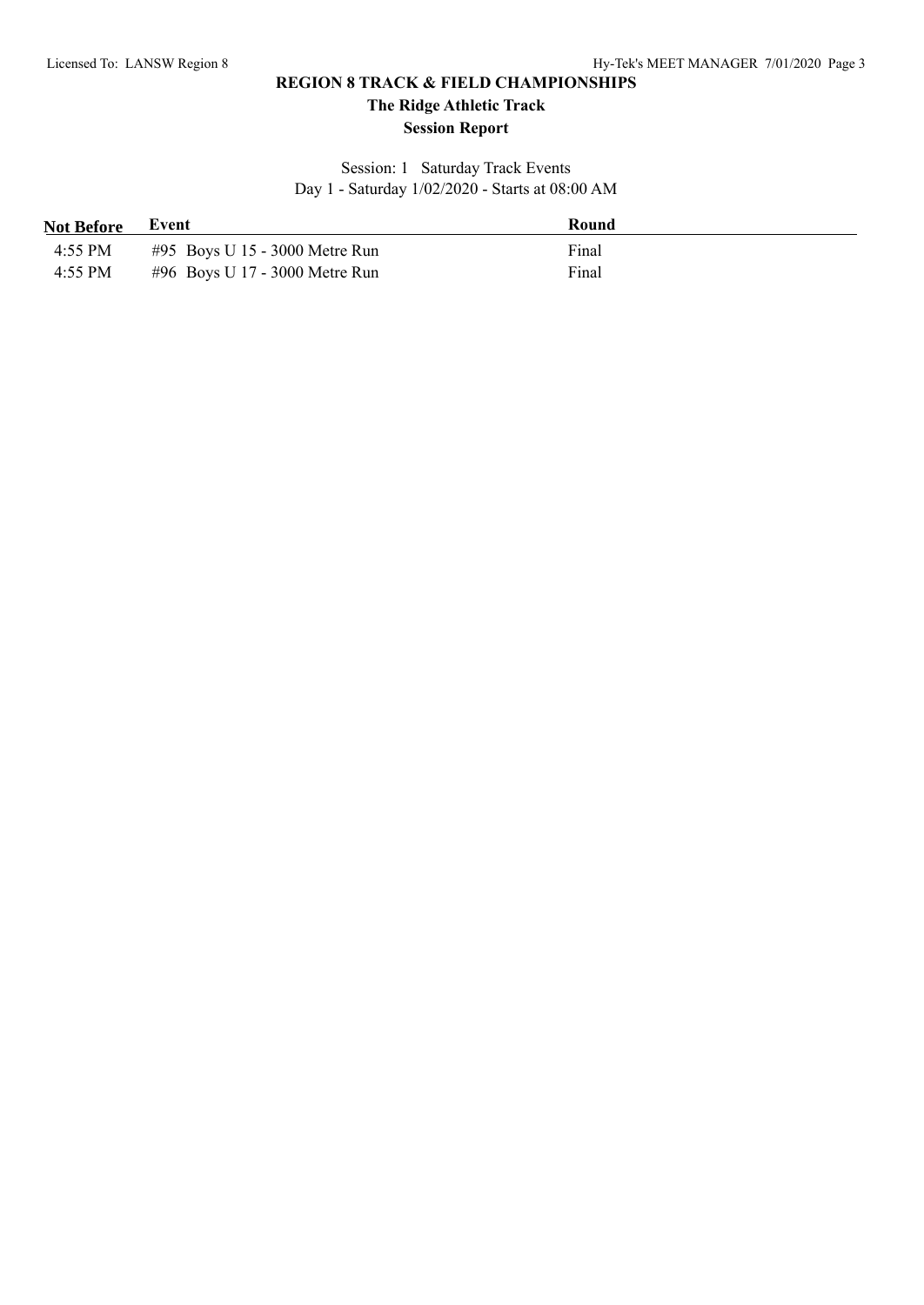**The Ridge Athletic Track**

#### **Session Report**

Session: 2 Saturday Field Events Day 1 - Saturday 1/02/2020 - Starts at 08:00 AM

| <b>Not Before</b> | Event                                        | Round |
|-------------------|----------------------------------------------|-------|
| 8:00 AM           | #1 Girls U 15 - High Jump ( $S/H$ 1.25m)     | Final |
| 8:00 AM           | #2 Boys U 9 - High Jump (S/H 0.90m)          | Final |
| 8:00 AM           | #3 Girls U 13 - Long Jump                    | Final |
| 8:00 AM           | #4 Boys U 15 - Long Jump                     | Final |
| 8:00 AM           | #5 Boys U 13 - Triple Jump                   | Final |
| 8:00 AM           | #6 Girls U 12 - Discus (750 Gram)            | Final |
| 8:00 AM           | #7 Boys U 14 - Discus $(1.0 \text{ Kg})$     | Final |
| 8:00 AM           | #8 Girls U 11 - Shot Put (2.0 Kg)            | Final |
| 8:00 AM           | #9 Boys U 17 - Shot Put (5.0 Kg)             | Final |
| 8:50 AM           | #10 Boys U 11 - Shot Put (2.0 Kg)            | Final |
| 9:15 AM           | #11 Girls U 13 - High Jump (S/H 1.20m)       | Final |
| 9:15 AM           | #12 Boys U 9 - Shot Put $(2.0 \text{ Kg})$   | Final |
| 9:20 AM           | #13 Girls U 10 - Discus (500 Gram)           | Final |
| 9:20 AM           | #14 Girls U 17 - Discus $(1.0 \text{ Kg})$   | Final |
| 9:30 AM           | #15 Boys U 17 - Long Jump                    | Final |
| 9:30 AM           | #16 Boys U 10 - Long Jump                    | Final |
| 9:30 AM           | #17 Boys U 14 - Triple Jump                  | Final |
| 9:40 AM           | #18 Girls U 9 - High Jump (S/H 0.85m)        | Final |
| 10:00 AM          | #19 Girls U 14 - Shot Put (3.0 Kg)           | Final |
| 10:15 AM          | #20 Boys U $8$ - Shot Put $(1.5 \text{ Kg})$ | Final |
| 10:20 AM          | #21 Girls U 8 - Discus (500 Gram)            | Final |
| 10:30 AM          | #22 Girls U 11 - Javelin (400 Gram)          | Final |
| 10:45 AM          | #23 Boys U 14 - High Jump (S/H 1.30m)        | Final |
| 11:00 AM          | #24 Girls U 11 - High Jump (S/H 1.05m)       | Final |
| 11:00 AM          | #25 Girls U 12 - Long Jump                   | Final |
| 11:00 AM          | #26 Girls U 11-12 Multi Class Long Jump      | Final |
| 11:00 AM          | #27 Boys U 12 - Long Jump                    | Final |
| 11:00 AM          | #28 Girls U 17 - Triple Jump                 | Final |
| 11:00 AM          | #29 Girls U 9 - Shot Put $(2.0 \text{ Kg})$  | Final |
| 11:30 AM          | #30 Boys U 15 - Shot Put (4.0 Kg)            | Final |
| 11:35 AM          | #31 Boys U 10 - Discus (500 Gram)            | Final |
| 11:45 AM          | #32 Boys U 13 - Javelin $(600 \text{ Gram})$ | Final |
| 12:00 PM          | #33 Girls U 15 - Triple Jump                 | Final |
| 12:05 PM          | #34 Boys U 17 - High Jump (S/H 1.35m)        | Final |
| 12:10 PM          | #35 Girls U 13 - Shot Put (3.0 Kg)           | Final |
| 12:20 AM          | #36 Boys U 12 - High Jump (S/H 1.20m)        | Final |
| 12:20 PM          | #37 Girls U 8 - Long Jump                    | Final |
| 12:20 PM          | #38 Girls U 10 - Long Jump                   | Final |
| 12:30 PM          | #39 Boys U 9-10 Super Weight                 | Final |
| 12:30 PM          | #40 Girls U 11-12 Super Weight               | Final |
| 12:50 PM          | #41 Boys U 12 - Discus (750 Gram)            | Final |
| 1:00 PM           | #42 Girls U 14 - Javelin (400 Gram)          | Final |
| 1:10 PM           | #43 Boys U 11 - Triple Jump                  | Final |
| 1:40 PM           | #44 Boys U 8 - Long Jump                     | Final |
| 1:40 PM           | #45 Girls U 14 - Long Jump                   | Final |
| 2:05 PM           | #46 Girls U 15 - Discus (1.0 Kg)             | Final |
| 2:15 PM           | #47 Girls U 12 - Javelin (400 Gram)          | Final |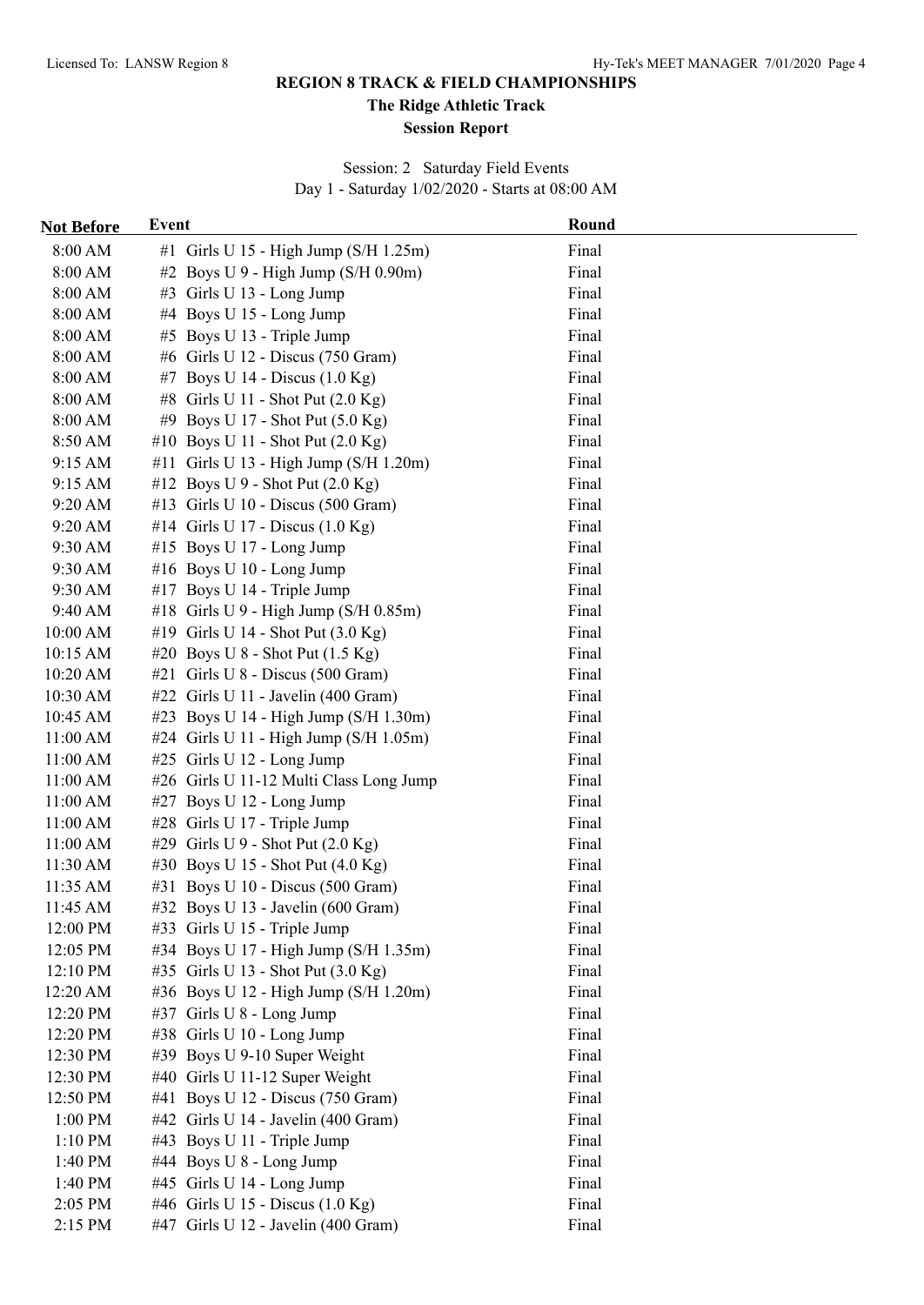**The Ridge Athletic Track**

#### **Session Report**

Session: 2 Saturday Field Events Day 1 - Saturday 1/02/2020 - Starts at 08:00 AM

| <b>Not Before</b> | Event                                       | Round |
|-------------------|---------------------------------------------|-------|
| $2:25$ PM         | $\#48$ Girls U 11 - Triple Jump             | Final |
| $3:15$ PM         | #49 Boys U 13 - Discus $(750 \text{ Gram})$ | Final |
| $3:30$ PM         | $#50$ Girls U 17 - Javelin (500 Gram)       | Final |
| $4:30 \text{ PM}$ | $#51$ Boys U 15 - Javelin (700 Gram)        | Final |
|                   |                                             |       |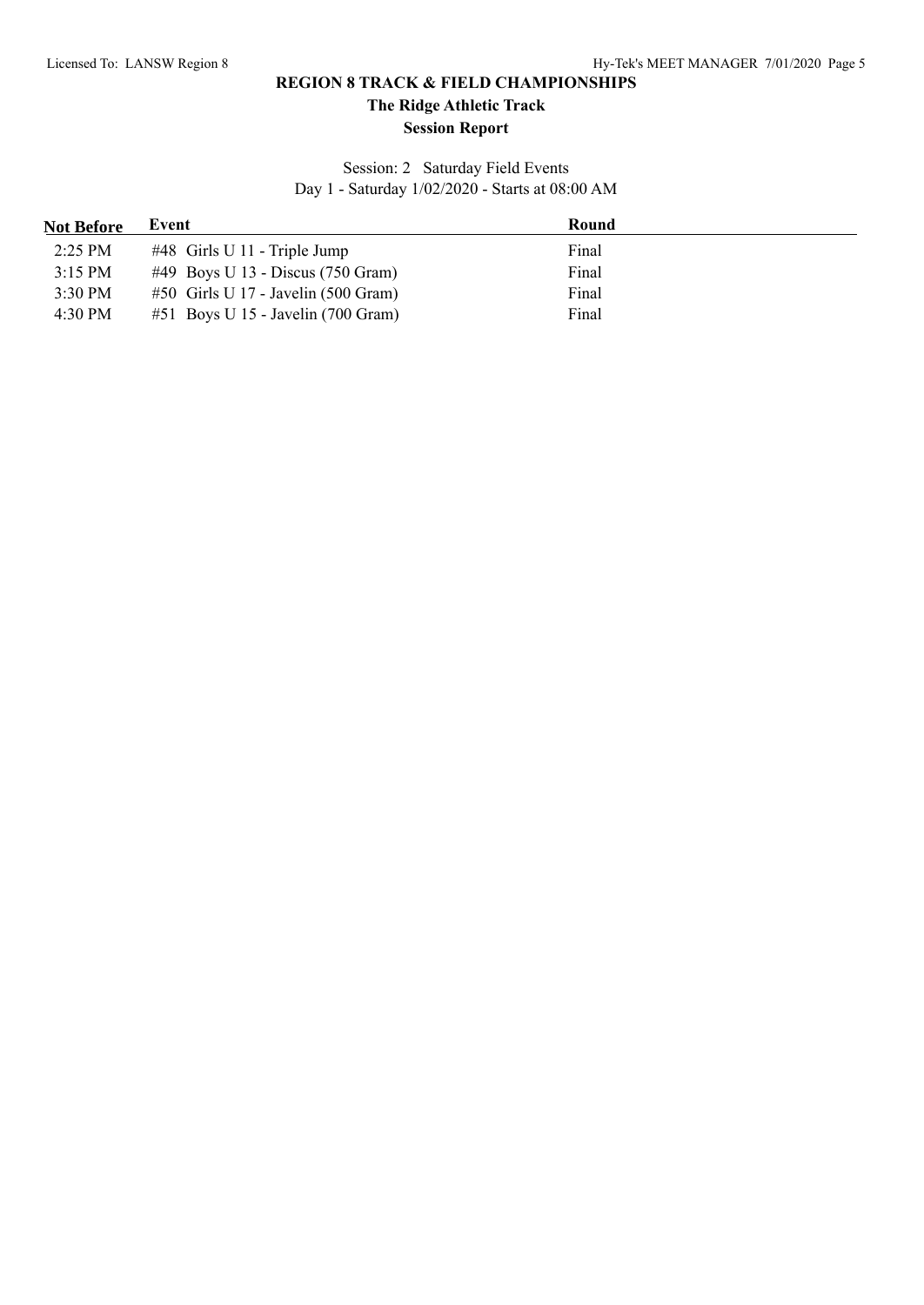**The Ridge Athletic Track**

#### **Session Report**

Session: 3 Sunday Track Events Day 2 - Sunday 2/02/2020 - Starts at 08:00 AM

| 8:00 AM<br>#97 Girls U 11 - 80 Metre Hurdles (60cm)<br>Heats<br>8:05 AM<br>Heats<br>#98 Boys U 11 - 80 Metre Hurdles (60cm)<br>8:10 AM<br>#99 Boys U $12 - 80$ Metre Hurdles (68cm)<br>Heats<br>8:15 AM<br>#100 Girls U 12 - 80 Metre Hurdles (68cm)<br>Heats<br>8:20 AM<br>#101 Girls U 13 - 80 Metre Hurdles (76cm)<br>Heats<br>8:25 AM<br>#102 Boys U 13 - 80 Metre Hurdles (76cm)<br>Heats<br>8:30 AM<br>#103 Girls U 14 - 80 Metre Hurdles (76cm)<br>Heats<br>8:37 AM<br>#104 Boys U 14 - 90 Metre Hurdles (76cm)<br>Heats<br>#105 Girls U 15 - 90 Metre Hurdles (76cm)<br>Final<br>8:42 AM<br>8:49 AM<br>#106 Boys U 15 - 100 Metre Hurdles (76cm)<br>Heats<br>Final<br>8:55 AM<br>#107 Girls U 17 - 100 Metre Hurdles (76cm)<br>9:02 AM<br>Heats<br>#108 Boys U 17 - 110 Metre Hurdles (76cm)<br>9:15 AM<br>#109 Girls U 11 - 1100 Metre Walk<br>Final<br>Final<br>9:15 AM<br>#110 Boys U 11 - 1100 Metre Walk<br>Final<br>9:25 AM<br>#111 Girls U 10 - 1100 Metre Walk<br>Final<br>9:25 AM<br>#112 Boys U 10 - 1100 Metre Walk<br>9:35 AM<br>#113 Girls $U$ 9 - 700 Metre Walk<br>Final<br>Final<br>9:41 AM<br>#114 Boys U $9 - 700$ Metre Walk<br>#115 Girls U 8 - 700 Metre Run Pack Start<br>Final<br>9:47 AM<br>Final<br>9:52 AM<br>#116 Boys U 8 - 700 Metre Run Pack Start<br>Final<br>9:57 AM<br>#117 Girls U 14 - 1500 Metre Walk<br>Final<br>9:57 AM<br>#118 Boys U 14 - 1500 Metre Walk<br>Final<br>10:12 AM<br>#119 Girls U 15 - 1500 Metre Walk<br>Final<br>10:12 AM<br>#120 Boys U 15 - 1500 Metre Walk<br>10:12 AM<br>Final<br>#121 Girls U 17 - 1500 Metre Walk<br>Final<br>10:12 AM<br>#122 Boys U 17 - 1500 Metre Walk<br>Final<br>10:27 AM<br>#123 Girls U 12 - 1500 Metre Walk<br>10:27 AM<br>#124 Boys U 12 - 1500 Metre Walk<br>Final<br>Final<br>10:42 AM<br>#125 Girls U 13 - 1500 Metre Walk<br>Final<br>10:42 AM<br>#126 Boys U 13 - 1500 Metre Walk<br>Final<br>10:57 AM<br>#127 Boys U 9-10 800 Metre Multi Class Run<br>$10:57 \text{ AM}$<br>#128 Girls U 11-12 800 Metre Multi Class Run<br>Final<br>#129 Girls U 11 - 80 Metre Hurdles (60cm)<br>11:10 AM<br>Final<br>Final<br>11:10 AM<br>#130 Boys U 11 - 80 Metre Hurdles (60cm)<br>#131 Girls U 12 - 80 Metre Hurdles (68cm)<br>11:15 AM<br>Final<br>#132 Boys U 12 - 80 Metre Hurdles (68cm)<br>Final<br>11:15 AM<br>Final<br>11:20 AM<br>#133 Girls U 13 - 80 Metre Hurdles (76cm)<br>Final<br>11:20 AM<br>#134 Boys U 13 - 80 Metre Hurdles (76cm)<br>Final<br>11:25 AM<br>#135 Girls U 14 - 80 Metre Hurdles (76cm)<br>Final<br>#136 Boys U 14 - 90 Metre Hurdles (76cm)<br>11:32 AM<br>Final<br>11:39 AM<br>#137 Boys U 15 - 100 Metre Hurdles (76cm)<br>11:46 AM<br>#138 Boys U 17 - 110 Metre Hurdles (76cm)<br>Final<br>11:56 AM<br>#139 Girls U 10 - 70 Metre Sprint<br>Heats<br>12:01 PM<br>#140 Boys U 10 - 70 Metre Sprint<br>Heats<br>#141 Girls U 9 - 70 Metre Sprint<br>12:06 PM<br>Heats<br>#142 Boys U 9 - 70 Metre Sprint<br>12:11 PM<br>Heats<br>12:16 PM<br>#143 Girls U 8 - 70 Metre Sprint<br>Heats | <b>Not Before</b> | Event | Round |
|----------------------------------------------------------------------------------------------------------------------------------------------------------------------------------------------------------------------------------------------------------------------------------------------------------------------------------------------------------------------------------------------------------------------------------------------------------------------------------------------------------------------------------------------------------------------------------------------------------------------------------------------------------------------------------------------------------------------------------------------------------------------------------------------------------------------------------------------------------------------------------------------------------------------------------------------------------------------------------------------------------------------------------------------------------------------------------------------------------------------------------------------------------------------------------------------------------------------------------------------------------------------------------------------------------------------------------------------------------------------------------------------------------------------------------------------------------------------------------------------------------------------------------------------------------------------------------------------------------------------------------------------------------------------------------------------------------------------------------------------------------------------------------------------------------------------------------------------------------------------------------------------------------------------------------------------------------------------------------------------------------------------------------------------------------------------------------------------------------------------------------------------------------------------------------------------------------------------------------------------------------------------------------------------------------------------------------------------------------------------------------------------------------------------------------------------------------------------------------------------------------------------------------------------------------------------------------------------------------------------------------------------------------------------------------------------------------------------------------------------------------------------------------------------------------------------------------------------------------------------------------------------------------------------------------------------------------------------------------------------------------------------|-------------------|-------|-------|
|                                                                                                                                                                                                                                                                                                                                                                                                                                                                                                                                                                                                                                                                                                                                                                                                                                                                                                                                                                                                                                                                                                                                                                                                                                                                                                                                                                                                                                                                                                                                                                                                                                                                                                                                                                                                                                                                                                                                                                                                                                                                                                                                                                                                                                                                                                                                                                                                                                                                                                                                                                                                                                                                                                                                                                                                                                                                                                                                                                                                                      |                   |       |       |
|                                                                                                                                                                                                                                                                                                                                                                                                                                                                                                                                                                                                                                                                                                                                                                                                                                                                                                                                                                                                                                                                                                                                                                                                                                                                                                                                                                                                                                                                                                                                                                                                                                                                                                                                                                                                                                                                                                                                                                                                                                                                                                                                                                                                                                                                                                                                                                                                                                                                                                                                                                                                                                                                                                                                                                                                                                                                                                                                                                                                                      |                   |       |       |
|                                                                                                                                                                                                                                                                                                                                                                                                                                                                                                                                                                                                                                                                                                                                                                                                                                                                                                                                                                                                                                                                                                                                                                                                                                                                                                                                                                                                                                                                                                                                                                                                                                                                                                                                                                                                                                                                                                                                                                                                                                                                                                                                                                                                                                                                                                                                                                                                                                                                                                                                                                                                                                                                                                                                                                                                                                                                                                                                                                                                                      |                   |       |       |
|                                                                                                                                                                                                                                                                                                                                                                                                                                                                                                                                                                                                                                                                                                                                                                                                                                                                                                                                                                                                                                                                                                                                                                                                                                                                                                                                                                                                                                                                                                                                                                                                                                                                                                                                                                                                                                                                                                                                                                                                                                                                                                                                                                                                                                                                                                                                                                                                                                                                                                                                                                                                                                                                                                                                                                                                                                                                                                                                                                                                                      |                   |       |       |
|                                                                                                                                                                                                                                                                                                                                                                                                                                                                                                                                                                                                                                                                                                                                                                                                                                                                                                                                                                                                                                                                                                                                                                                                                                                                                                                                                                                                                                                                                                                                                                                                                                                                                                                                                                                                                                                                                                                                                                                                                                                                                                                                                                                                                                                                                                                                                                                                                                                                                                                                                                                                                                                                                                                                                                                                                                                                                                                                                                                                                      |                   |       |       |
|                                                                                                                                                                                                                                                                                                                                                                                                                                                                                                                                                                                                                                                                                                                                                                                                                                                                                                                                                                                                                                                                                                                                                                                                                                                                                                                                                                                                                                                                                                                                                                                                                                                                                                                                                                                                                                                                                                                                                                                                                                                                                                                                                                                                                                                                                                                                                                                                                                                                                                                                                                                                                                                                                                                                                                                                                                                                                                                                                                                                                      |                   |       |       |
|                                                                                                                                                                                                                                                                                                                                                                                                                                                                                                                                                                                                                                                                                                                                                                                                                                                                                                                                                                                                                                                                                                                                                                                                                                                                                                                                                                                                                                                                                                                                                                                                                                                                                                                                                                                                                                                                                                                                                                                                                                                                                                                                                                                                                                                                                                                                                                                                                                                                                                                                                                                                                                                                                                                                                                                                                                                                                                                                                                                                                      |                   |       |       |
|                                                                                                                                                                                                                                                                                                                                                                                                                                                                                                                                                                                                                                                                                                                                                                                                                                                                                                                                                                                                                                                                                                                                                                                                                                                                                                                                                                                                                                                                                                                                                                                                                                                                                                                                                                                                                                                                                                                                                                                                                                                                                                                                                                                                                                                                                                                                                                                                                                                                                                                                                                                                                                                                                                                                                                                                                                                                                                                                                                                                                      |                   |       |       |
|                                                                                                                                                                                                                                                                                                                                                                                                                                                                                                                                                                                                                                                                                                                                                                                                                                                                                                                                                                                                                                                                                                                                                                                                                                                                                                                                                                                                                                                                                                                                                                                                                                                                                                                                                                                                                                                                                                                                                                                                                                                                                                                                                                                                                                                                                                                                                                                                                                                                                                                                                                                                                                                                                                                                                                                                                                                                                                                                                                                                                      |                   |       |       |
|                                                                                                                                                                                                                                                                                                                                                                                                                                                                                                                                                                                                                                                                                                                                                                                                                                                                                                                                                                                                                                                                                                                                                                                                                                                                                                                                                                                                                                                                                                                                                                                                                                                                                                                                                                                                                                                                                                                                                                                                                                                                                                                                                                                                                                                                                                                                                                                                                                                                                                                                                                                                                                                                                                                                                                                                                                                                                                                                                                                                                      |                   |       |       |
|                                                                                                                                                                                                                                                                                                                                                                                                                                                                                                                                                                                                                                                                                                                                                                                                                                                                                                                                                                                                                                                                                                                                                                                                                                                                                                                                                                                                                                                                                                                                                                                                                                                                                                                                                                                                                                                                                                                                                                                                                                                                                                                                                                                                                                                                                                                                                                                                                                                                                                                                                                                                                                                                                                                                                                                                                                                                                                                                                                                                                      |                   |       |       |
|                                                                                                                                                                                                                                                                                                                                                                                                                                                                                                                                                                                                                                                                                                                                                                                                                                                                                                                                                                                                                                                                                                                                                                                                                                                                                                                                                                                                                                                                                                                                                                                                                                                                                                                                                                                                                                                                                                                                                                                                                                                                                                                                                                                                                                                                                                                                                                                                                                                                                                                                                                                                                                                                                                                                                                                                                                                                                                                                                                                                                      |                   |       |       |
|                                                                                                                                                                                                                                                                                                                                                                                                                                                                                                                                                                                                                                                                                                                                                                                                                                                                                                                                                                                                                                                                                                                                                                                                                                                                                                                                                                                                                                                                                                                                                                                                                                                                                                                                                                                                                                                                                                                                                                                                                                                                                                                                                                                                                                                                                                                                                                                                                                                                                                                                                                                                                                                                                                                                                                                                                                                                                                                                                                                                                      |                   |       |       |
|                                                                                                                                                                                                                                                                                                                                                                                                                                                                                                                                                                                                                                                                                                                                                                                                                                                                                                                                                                                                                                                                                                                                                                                                                                                                                                                                                                                                                                                                                                                                                                                                                                                                                                                                                                                                                                                                                                                                                                                                                                                                                                                                                                                                                                                                                                                                                                                                                                                                                                                                                                                                                                                                                                                                                                                                                                                                                                                                                                                                                      |                   |       |       |
|                                                                                                                                                                                                                                                                                                                                                                                                                                                                                                                                                                                                                                                                                                                                                                                                                                                                                                                                                                                                                                                                                                                                                                                                                                                                                                                                                                                                                                                                                                                                                                                                                                                                                                                                                                                                                                                                                                                                                                                                                                                                                                                                                                                                                                                                                                                                                                                                                                                                                                                                                                                                                                                                                                                                                                                                                                                                                                                                                                                                                      |                   |       |       |
|                                                                                                                                                                                                                                                                                                                                                                                                                                                                                                                                                                                                                                                                                                                                                                                                                                                                                                                                                                                                                                                                                                                                                                                                                                                                                                                                                                                                                                                                                                                                                                                                                                                                                                                                                                                                                                                                                                                                                                                                                                                                                                                                                                                                                                                                                                                                                                                                                                                                                                                                                                                                                                                                                                                                                                                                                                                                                                                                                                                                                      |                   |       |       |
|                                                                                                                                                                                                                                                                                                                                                                                                                                                                                                                                                                                                                                                                                                                                                                                                                                                                                                                                                                                                                                                                                                                                                                                                                                                                                                                                                                                                                                                                                                                                                                                                                                                                                                                                                                                                                                                                                                                                                                                                                                                                                                                                                                                                                                                                                                                                                                                                                                                                                                                                                                                                                                                                                                                                                                                                                                                                                                                                                                                                                      |                   |       |       |
|                                                                                                                                                                                                                                                                                                                                                                                                                                                                                                                                                                                                                                                                                                                                                                                                                                                                                                                                                                                                                                                                                                                                                                                                                                                                                                                                                                                                                                                                                                                                                                                                                                                                                                                                                                                                                                                                                                                                                                                                                                                                                                                                                                                                                                                                                                                                                                                                                                                                                                                                                                                                                                                                                                                                                                                                                                                                                                                                                                                                                      |                   |       |       |
|                                                                                                                                                                                                                                                                                                                                                                                                                                                                                                                                                                                                                                                                                                                                                                                                                                                                                                                                                                                                                                                                                                                                                                                                                                                                                                                                                                                                                                                                                                                                                                                                                                                                                                                                                                                                                                                                                                                                                                                                                                                                                                                                                                                                                                                                                                                                                                                                                                                                                                                                                                                                                                                                                                                                                                                                                                                                                                                                                                                                                      |                   |       |       |
|                                                                                                                                                                                                                                                                                                                                                                                                                                                                                                                                                                                                                                                                                                                                                                                                                                                                                                                                                                                                                                                                                                                                                                                                                                                                                                                                                                                                                                                                                                                                                                                                                                                                                                                                                                                                                                                                                                                                                                                                                                                                                                                                                                                                                                                                                                                                                                                                                                                                                                                                                                                                                                                                                                                                                                                                                                                                                                                                                                                                                      |                   |       |       |
|                                                                                                                                                                                                                                                                                                                                                                                                                                                                                                                                                                                                                                                                                                                                                                                                                                                                                                                                                                                                                                                                                                                                                                                                                                                                                                                                                                                                                                                                                                                                                                                                                                                                                                                                                                                                                                                                                                                                                                                                                                                                                                                                                                                                                                                                                                                                                                                                                                                                                                                                                                                                                                                                                                                                                                                                                                                                                                                                                                                                                      |                   |       |       |
|                                                                                                                                                                                                                                                                                                                                                                                                                                                                                                                                                                                                                                                                                                                                                                                                                                                                                                                                                                                                                                                                                                                                                                                                                                                                                                                                                                                                                                                                                                                                                                                                                                                                                                                                                                                                                                                                                                                                                                                                                                                                                                                                                                                                                                                                                                                                                                                                                                                                                                                                                                                                                                                                                                                                                                                                                                                                                                                                                                                                                      |                   |       |       |
|                                                                                                                                                                                                                                                                                                                                                                                                                                                                                                                                                                                                                                                                                                                                                                                                                                                                                                                                                                                                                                                                                                                                                                                                                                                                                                                                                                                                                                                                                                                                                                                                                                                                                                                                                                                                                                                                                                                                                                                                                                                                                                                                                                                                                                                                                                                                                                                                                                                                                                                                                                                                                                                                                                                                                                                                                                                                                                                                                                                                                      |                   |       |       |
|                                                                                                                                                                                                                                                                                                                                                                                                                                                                                                                                                                                                                                                                                                                                                                                                                                                                                                                                                                                                                                                                                                                                                                                                                                                                                                                                                                                                                                                                                                                                                                                                                                                                                                                                                                                                                                                                                                                                                                                                                                                                                                                                                                                                                                                                                                                                                                                                                                                                                                                                                                                                                                                                                                                                                                                                                                                                                                                                                                                                                      |                   |       |       |
|                                                                                                                                                                                                                                                                                                                                                                                                                                                                                                                                                                                                                                                                                                                                                                                                                                                                                                                                                                                                                                                                                                                                                                                                                                                                                                                                                                                                                                                                                                                                                                                                                                                                                                                                                                                                                                                                                                                                                                                                                                                                                                                                                                                                                                                                                                                                                                                                                                                                                                                                                                                                                                                                                                                                                                                                                                                                                                                                                                                                                      |                   |       |       |
|                                                                                                                                                                                                                                                                                                                                                                                                                                                                                                                                                                                                                                                                                                                                                                                                                                                                                                                                                                                                                                                                                                                                                                                                                                                                                                                                                                                                                                                                                                                                                                                                                                                                                                                                                                                                                                                                                                                                                                                                                                                                                                                                                                                                                                                                                                                                                                                                                                                                                                                                                                                                                                                                                                                                                                                                                                                                                                                                                                                                                      |                   |       |       |
|                                                                                                                                                                                                                                                                                                                                                                                                                                                                                                                                                                                                                                                                                                                                                                                                                                                                                                                                                                                                                                                                                                                                                                                                                                                                                                                                                                                                                                                                                                                                                                                                                                                                                                                                                                                                                                                                                                                                                                                                                                                                                                                                                                                                                                                                                                                                                                                                                                                                                                                                                                                                                                                                                                                                                                                                                                                                                                                                                                                                                      |                   |       |       |
|                                                                                                                                                                                                                                                                                                                                                                                                                                                                                                                                                                                                                                                                                                                                                                                                                                                                                                                                                                                                                                                                                                                                                                                                                                                                                                                                                                                                                                                                                                                                                                                                                                                                                                                                                                                                                                                                                                                                                                                                                                                                                                                                                                                                                                                                                                                                                                                                                                                                                                                                                                                                                                                                                                                                                                                                                                                                                                                                                                                                                      |                   |       |       |
|                                                                                                                                                                                                                                                                                                                                                                                                                                                                                                                                                                                                                                                                                                                                                                                                                                                                                                                                                                                                                                                                                                                                                                                                                                                                                                                                                                                                                                                                                                                                                                                                                                                                                                                                                                                                                                                                                                                                                                                                                                                                                                                                                                                                                                                                                                                                                                                                                                                                                                                                                                                                                                                                                                                                                                                                                                                                                                                                                                                                                      |                   |       |       |
|                                                                                                                                                                                                                                                                                                                                                                                                                                                                                                                                                                                                                                                                                                                                                                                                                                                                                                                                                                                                                                                                                                                                                                                                                                                                                                                                                                                                                                                                                                                                                                                                                                                                                                                                                                                                                                                                                                                                                                                                                                                                                                                                                                                                                                                                                                                                                                                                                                                                                                                                                                                                                                                                                                                                                                                                                                                                                                                                                                                                                      |                   |       |       |
|                                                                                                                                                                                                                                                                                                                                                                                                                                                                                                                                                                                                                                                                                                                                                                                                                                                                                                                                                                                                                                                                                                                                                                                                                                                                                                                                                                                                                                                                                                                                                                                                                                                                                                                                                                                                                                                                                                                                                                                                                                                                                                                                                                                                                                                                                                                                                                                                                                                                                                                                                                                                                                                                                                                                                                                                                                                                                                                                                                                                                      |                   |       |       |
|                                                                                                                                                                                                                                                                                                                                                                                                                                                                                                                                                                                                                                                                                                                                                                                                                                                                                                                                                                                                                                                                                                                                                                                                                                                                                                                                                                                                                                                                                                                                                                                                                                                                                                                                                                                                                                                                                                                                                                                                                                                                                                                                                                                                                                                                                                                                                                                                                                                                                                                                                                                                                                                                                                                                                                                                                                                                                                                                                                                                                      |                   |       |       |
|                                                                                                                                                                                                                                                                                                                                                                                                                                                                                                                                                                                                                                                                                                                                                                                                                                                                                                                                                                                                                                                                                                                                                                                                                                                                                                                                                                                                                                                                                                                                                                                                                                                                                                                                                                                                                                                                                                                                                                                                                                                                                                                                                                                                                                                                                                                                                                                                                                                                                                                                                                                                                                                                                                                                                                                                                                                                                                                                                                                                                      |                   |       |       |
|                                                                                                                                                                                                                                                                                                                                                                                                                                                                                                                                                                                                                                                                                                                                                                                                                                                                                                                                                                                                                                                                                                                                                                                                                                                                                                                                                                                                                                                                                                                                                                                                                                                                                                                                                                                                                                                                                                                                                                                                                                                                                                                                                                                                                                                                                                                                                                                                                                                                                                                                                                                                                                                                                                                                                                                                                                                                                                                                                                                                                      |                   |       |       |
|                                                                                                                                                                                                                                                                                                                                                                                                                                                                                                                                                                                                                                                                                                                                                                                                                                                                                                                                                                                                                                                                                                                                                                                                                                                                                                                                                                                                                                                                                                                                                                                                                                                                                                                                                                                                                                                                                                                                                                                                                                                                                                                                                                                                                                                                                                                                                                                                                                                                                                                                                                                                                                                                                                                                                                                                                                                                                                                                                                                                                      |                   |       |       |
|                                                                                                                                                                                                                                                                                                                                                                                                                                                                                                                                                                                                                                                                                                                                                                                                                                                                                                                                                                                                                                                                                                                                                                                                                                                                                                                                                                                                                                                                                                                                                                                                                                                                                                                                                                                                                                                                                                                                                                                                                                                                                                                                                                                                                                                                                                                                                                                                                                                                                                                                                                                                                                                                                                                                                                                                                                                                                                                                                                                                                      |                   |       |       |
|                                                                                                                                                                                                                                                                                                                                                                                                                                                                                                                                                                                                                                                                                                                                                                                                                                                                                                                                                                                                                                                                                                                                                                                                                                                                                                                                                                                                                                                                                                                                                                                                                                                                                                                                                                                                                                                                                                                                                                                                                                                                                                                                                                                                                                                                                                                                                                                                                                                                                                                                                                                                                                                                                                                                                                                                                                                                                                                                                                                                                      |                   |       |       |
|                                                                                                                                                                                                                                                                                                                                                                                                                                                                                                                                                                                                                                                                                                                                                                                                                                                                                                                                                                                                                                                                                                                                                                                                                                                                                                                                                                                                                                                                                                                                                                                                                                                                                                                                                                                                                                                                                                                                                                                                                                                                                                                                                                                                                                                                                                                                                                                                                                                                                                                                                                                                                                                                                                                                                                                                                                                                                                                                                                                                                      |                   |       |       |
|                                                                                                                                                                                                                                                                                                                                                                                                                                                                                                                                                                                                                                                                                                                                                                                                                                                                                                                                                                                                                                                                                                                                                                                                                                                                                                                                                                                                                                                                                                                                                                                                                                                                                                                                                                                                                                                                                                                                                                                                                                                                                                                                                                                                                                                                                                                                                                                                                                                                                                                                                                                                                                                                                                                                                                                                                                                                                                                                                                                                                      |                   |       |       |
|                                                                                                                                                                                                                                                                                                                                                                                                                                                                                                                                                                                                                                                                                                                                                                                                                                                                                                                                                                                                                                                                                                                                                                                                                                                                                                                                                                                                                                                                                                                                                                                                                                                                                                                                                                                                                                                                                                                                                                                                                                                                                                                                                                                                                                                                                                                                                                                                                                                                                                                                                                                                                                                                                                                                                                                                                                                                                                                                                                                                                      |                   |       |       |
|                                                                                                                                                                                                                                                                                                                                                                                                                                                                                                                                                                                                                                                                                                                                                                                                                                                                                                                                                                                                                                                                                                                                                                                                                                                                                                                                                                                                                                                                                                                                                                                                                                                                                                                                                                                                                                                                                                                                                                                                                                                                                                                                                                                                                                                                                                                                                                                                                                                                                                                                                                                                                                                                                                                                                                                                                                                                                                                                                                                                                      |                   |       |       |
|                                                                                                                                                                                                                                                                                                                                                                                                                                                                                                                                                                                                                                                                                                                                                                                                                                                                                                                                                                                                                                                                                                                                                                                                                                                                                                                                                                                                                                                                                                                                                                                                                                                                                                                                                                                                                                                                                                                                                                                                                                                                                                                                                                                                                                                                                                                                                                                                                                                                                                                                                                                                                                                                                                                                                                                                                                                                                                                                                                                                                      |                   |       |       |
|                                                                                                                                                                                                                                                                                                                                                                                                                                                                                                                                                                                                                                                                                                                                                                                                                                                                                                                                                                                                                                                                                                                                                                                                                                                                                                                                                                                                                                                                                                                                                                                                                                                                                                                                                                                                                                                                                                                                                                                                                                                                                                                                                                                                                                                                                                                                                                                                                                                                                                                                                                                                                                                                                                                                                                                                                                                                                                                                                                                                                      |                   |       |       |
|                                                                                                                                                                                                                                                                                                                                                                                                                                                                                                                                                                                                                                                                                                                                                                                                                                                                                                                                                                                                                                                                                                                                                                                                                                                                                                                                                                                                                                                                                                                                                                                                                                                                                                                                                                                                                                                                                                                                                                                                                                                                                                                                                                                                                                                                                                                                                                                                                                                                                                                                                                                                                                                                                                                                                                                                                                                                                                                                                                                                                      |                   |       |       |
|                                                                                                                                                                                                                                                                                                                                                                                                                                                                                                                                                                                                                                                                                                                                                                                                                                                                                                                                                                                                                                                                                                                                                                                                                                                                                                                                                                                                                                                                                                                                                                                                                                                                                                                                                                                                                                                                                                                                                                                                                                                                                                                                                                                                                                                                                                                                                                                                                                                                                                                                                                                                                                                                                                                                                                                                                                                                                                                                                                                                                      |                   |       |       |
|                                                                                                                                                                                                                                                                                                                                                                                                                                                                                                                                                                                                                                                                                                                                                                                                                                                                                                                                                                                                                                                                                                                                                                                                                                                                                                                                                                                                                                                                                                                                                                                                                                                                                                                                                                                                                                                                                                                                                                                                                                                                                                                                                                                                                                                                                                                                                                                                                                                                                                                                                                                                                                                                                                                                                                                                                                                                                                                                                                                                                      |                   |       |       |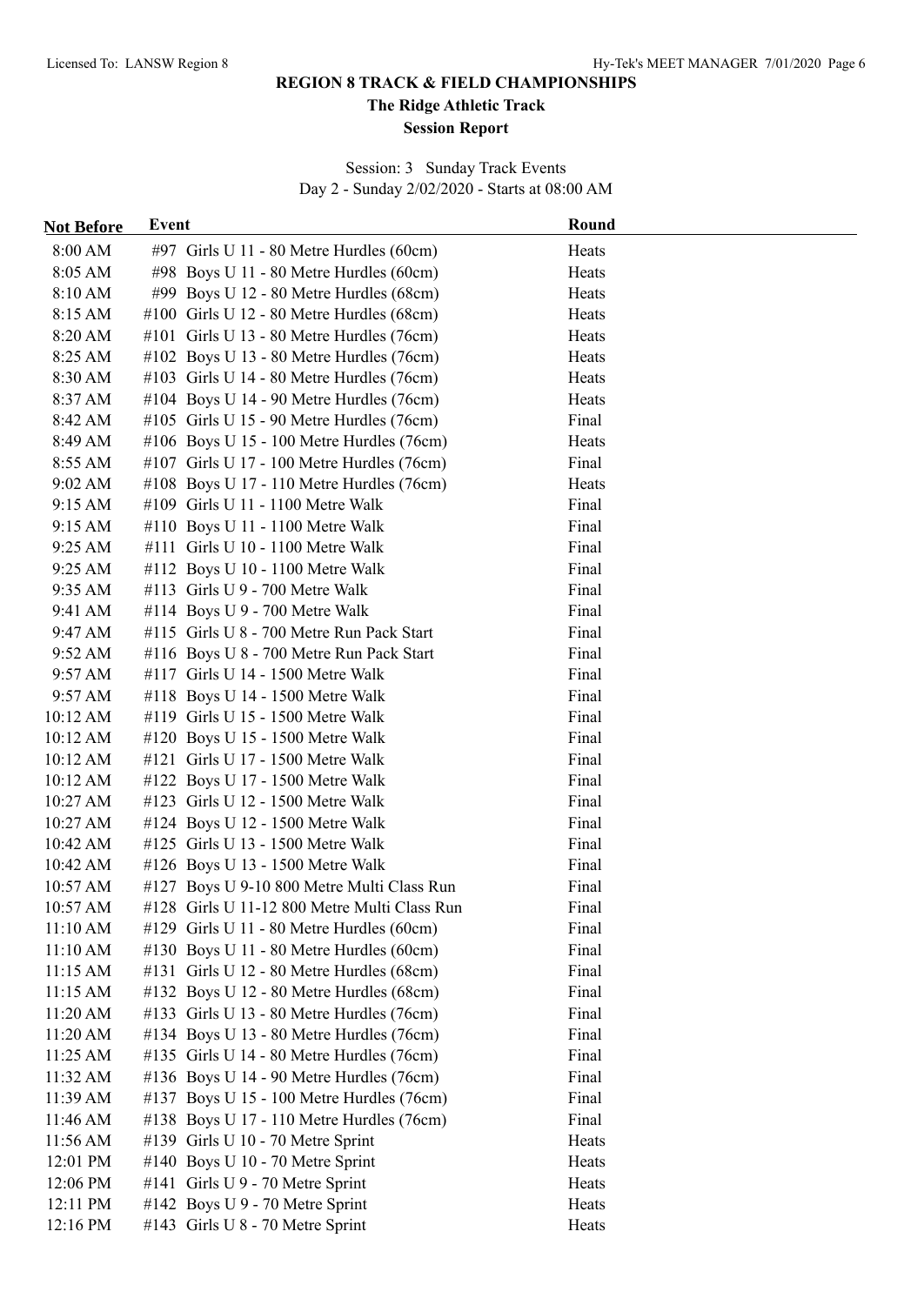**The Ridge Athletic Track**

#### **Session Report**

Session: 3 Sunday Track Events Day 2 - Sunday 2/02/2020 - Starts at 08:00 AM

| <b>Not Before</b> | Event                                        | Round |
|-------------------|----------------------------------------------|-------|
| 12:21 PM          | #144 Boys U 8 - 70 Metre Sprint              | Heats |
| 12:31 PM          | #145 Girls U 11 - 200 Metre Sprint           | Heats |
| 12:37 PM          | #146 Boys U 11 - 200 Metre Sprint            | Heats |
| 12:43 PM          | #147 Girls U 12 - 200 Metre Sprint           | Heats |
| 12:49 PM          | #148 Boys U 12 - 200 Metre Sprint            | Heats |
| 12:55 PM          | #149 Girls U 13 - 200 Metre Sprint           | Heats |
| $1:01$ PM         | #150 Boys U 13 - 200 Metre Sprint            | Heats |
| 1:08 PM           | #151 Girls U 10 - 200 Metre Sprint           | Heats |
| $1:14$ PM         | #152 Boys U 10 - 200 Metre Sprint            | Heats |
| 1:20 PM           | #153 Girls U 9 - 200 Metre Sprint            | Heats |
| 1:26 PM           | #154 Boys U 9 - 200 Metre Sprint             | Heats |
| 1:32 PM           | #155 Girls U 8 - 200 Metre Sprint            | Heats |
| 1:38 PM           | #156 Boys U 8 - 200 Metre Sprint             | Heats |
| 1:44 PM           | #157 Girls U 14 - 200 Metre Sprint           | Heats |
| 1:50 PM           | #158 Boys U 14 - 200 Metre Sprint            | Heats |
| 1:56 PM           | #159 Girls U 15 - 200 Metre Sprint           | Heats |
| 2:02 PM           | #160 Boys U 15 - 200 Metre Sprint            | Heats |
| 2:08 PM           | #161 Girls U 17 - 200 Metre Sprint           | Heats |
| $2:14$ PM         | #162 Boys U 17 - 200 Metre Sprint            | Heats |
| 2:18 PM           | #163 Boys U 9-10 200 Metre Multi Class Run   | Final |
| 2:18 PM           | #164 Girls U 11-12 200 Metre Multi Class Run | Final |
| 2:24 PM           | #165 Girls U 10 - 70 Metre Sprint            | Final |
| 2:24 PM           | #166 Boys U 10 - 70 Metre Sprint             | Final |
| 2:29 PM           | #167 Girls U 9 - 70 Metre Sprint             | Final |
| 2:29 PM           | #168 Boys U 9 - 70 Metre Sprint              | Final |
| 2:34 PM           | #169 Girls U 8 - 70 Metre Sprint             | Final |
| 2:34 PM           | #170 Boys U 8 - 70 Metre Sprint              | Final |
| 2:44 PM           | #171 Girls U 11 - 800 Metre Run              | Final |
| 2:49 PM           | #172 Boys U 11 - 800 Metre Run               | Final |
| 2:54 PM           | #173 Girls U 12 - 800 Metre Run              | Final |
| 3:00 PM           | #174 Boys U 12 - 800 Metre Run               | Final |
| 3:05 PM           | $\#175$ Girls U 13 - 800 Metre Run           | Final |
| 3:10 PM           | #176 Boys U 13 - 800 Metre Run               | Final |
| 3:15 PM           | #177 Girls U 14 - 800 Metre Run              | Final |
| 3:20 PM           | #178 Boys U 14 - 800 Metre Run               | Final |
| 3:25 PM           | #179 Girls U 15 - 800 Metre Run              | Final |
| 3:30 PM           | #180 Boys U 15 - 800 Metre Run               | Final |
| 3:35 PM           | #181 Girls U 17 - 800 Metre Run              | Final |
| 3:40 PM           | #182 Boys U 17 - 800 Metre Run               | Final |
| 3:45 PM           | #183 Girls U 10 - 800 Metre Run              | Final |
| 3:50 PM           | #184 Boys U 10 - 800 Metre Run               | Final |
| 3:55 PM           | #185 Girls U 9 - 800 Metre Run               | Final |
| 4:00 PM           | #186 Boys U 9 - 800 Metre Run                | Final |
| 4:10 PM           | #187 Girls U 8 - 200 Metre Sprint            | Final |
| 4:10 PM           | #188 Boys U 8 - 200 Metre Sprint             | Final |
| 4:15 PM           | #189 Girls U 11 - 200 Metre Sprint           | Final |
| 4:15 PM           | #190 Boys U 11 - 200 Metre Sprint            | Final |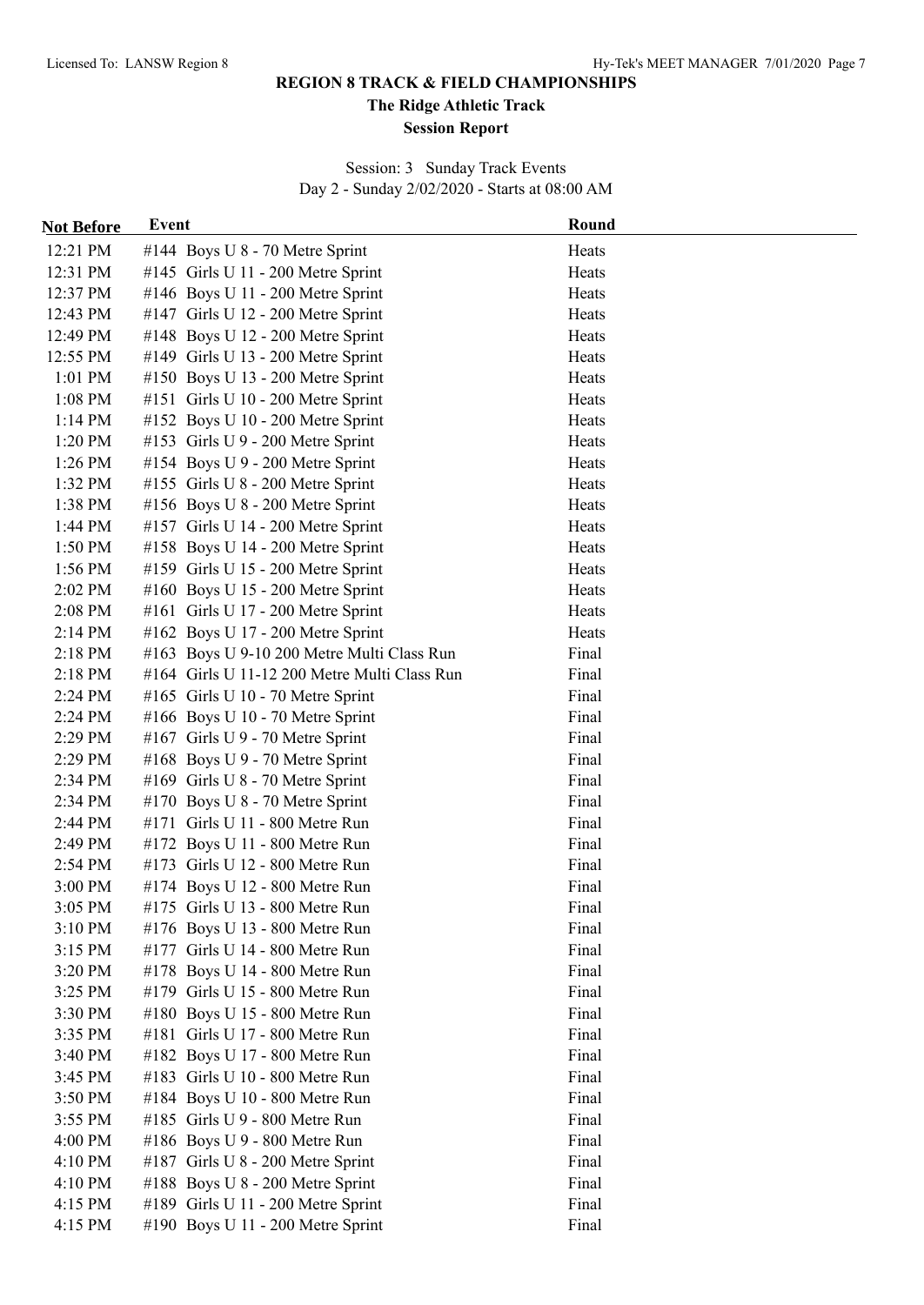**The Ridge Athletic Track**

#### **Session Report**

Session: 3 Sunday Track Events Day 2 - Sunday 2/02/2020 - Starts at 08:00 AM

| <b>Not Before</b> | Event                                        | Round |  |
|-------------------|----------------------------------------------|-------|--|
| 4:20 PM           | #191 Girls U 12 - 200 Metre Sprint           | Final |  |
| 4:20 PM           | #192 Boys U $12 - 200$ Metre Sprint          | Final |  |
| 4:25 PM           | #193 Girls U 13 - 200 Metre Sprint           | Final |  |
| 4:25 PM           | #194 Boys U 13 - 200 Metre Sprint            | Final |  |
| 4:30 PM           | #195 Girls U 14 - 200 Metre Sprint           | Final |  |
| 4:30 PM           | #196 Boys U $14 - 200$ Metre Sprint          | Final |  |
| 4:35 PM           | #197 Girls U 15 - 200 Metre Sprint           | Final |  |
| 4:35 PM           | #198 Boys U 15 - 200 Metre Sprint            | Final |  |
| 4:40 PM           | #199 Girls U 17 - 200 Metre Sprint           | Final |  |
| 4:40 PM           | #200 Boys U 17 - 200 Metre Sprint            | Final |  |
| 4:45 PM           | #201 Girls U 10 - 200 Metre Sprint           | Final |  |
| 4:45 PM           | #202 Boys U 10 - 200 Metre Sprint            | Final |  |
| 4:50 PM           | #203 Girls U 9 - 200 Metre Sprint            | Final |  |
| 4:50 PM           | #204 Boys U $9 - 200$ Metre Sprint           | Final |  |
| 5:00 PM           | #205 Girls U 12-17 $4x100$ Metre Relay (Snr) | Final |  |
| 5:00 PM           | #206 Boys U 12-17 $4x100$ Metre Relay (Snr)  | Final |  |
| 5:00 PM           | #207 Girls U 9-12 $4x100$ Metre Relay (Jnr)  | Final |  |
| 5:00 PM           | #208 Boys U 9-12 $4x100$ Metre Relay (Jnr)   | Final |  |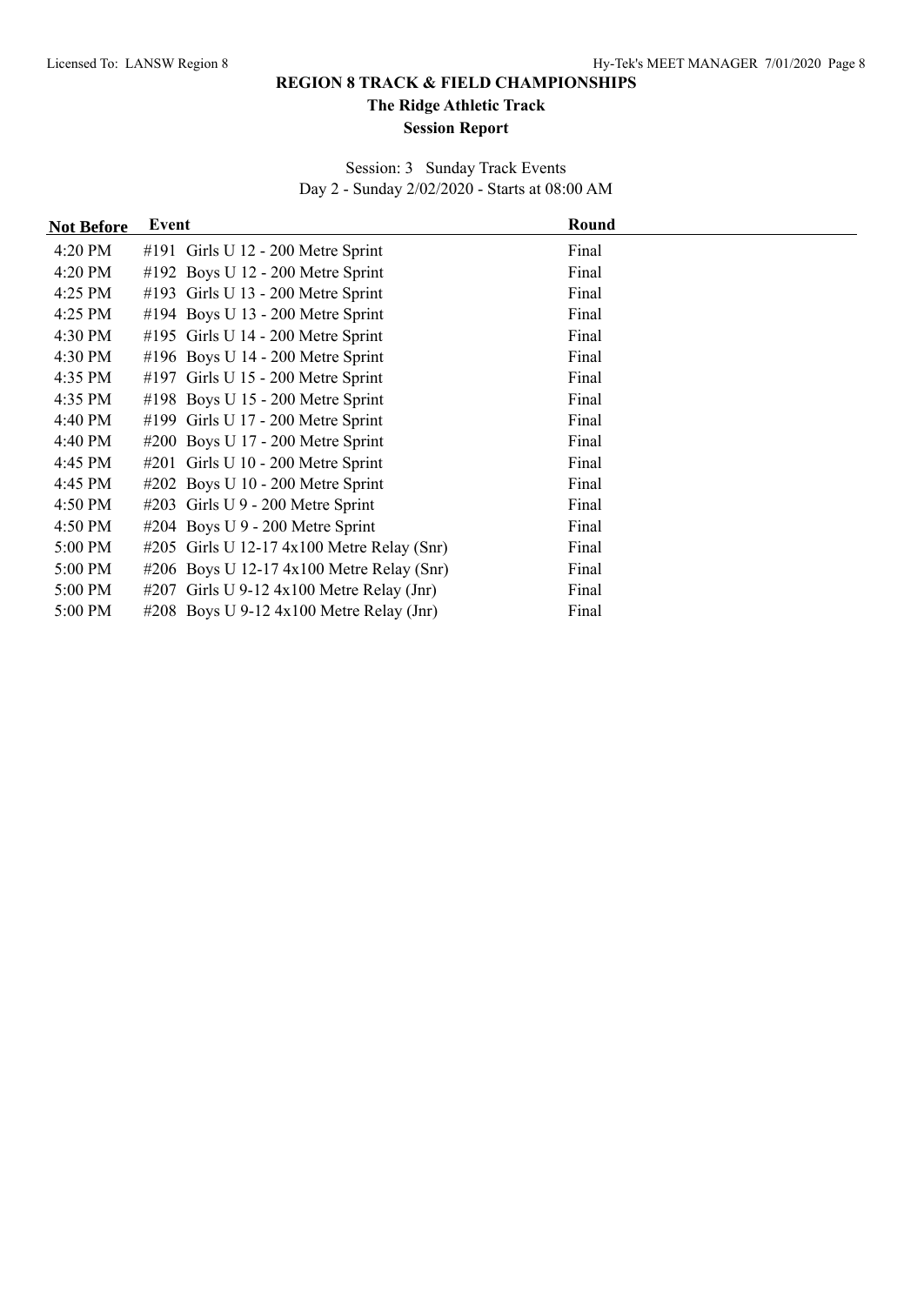**The Ridge Athletic Track**

#### **Session Report**

Session: 4 Sunday Field Events Day 2 - Sunday 2/02/2020 - Starts at 08:00 AM

| <b>Not Before</b> | <b>Event</b>                               | Round |
|-------------------|--------------------------------------------|-------|
| 8:00 AM           | #52 Boys U 13 - High Jump (S/H 1.25m)      | Final |
| 8:00 AM           | #53 Boys U 10 - High Jump (S/H 1.00m)      | Final |
| 8:00 AM           | #54 Boys U 9 - Long Jump                   | Final |
| 8:00 AM           | #55 Girls U 17 - Long Jump                 | Final |
| 8:00 AM           | #56 Girls U 14 - Triple Jump               | Final |
| 8:00 AM           | #57 Girls U 13 - Discus (750 Gram)         | Final |
| 8:00 AM           | #58 Boys U 15 - Discus $(1.0 \text{ Kg})$  | Final |
| 8:00 AM           | #59 Girls U 10 - Shot Put (2.0 Kg)         | Final |
| 8:00 AM           | #60 Boys U 14 - Shot Put (3.0 Kg)          | Final |
| 9:15 AM           | #61 Girls U 9 - Long Jump                  | Final |
| 9:20 AM           | #62 Girls U 14 - High Jump (S/H 1.25m)     | Final |
| 9:20 AM           | #63 Girls U 10 - High Jump (S/H 0.95m)     | Final |
| 9:25 AM           | #64 Boys U 17 - Discus (1.5 Kg)            | Final |
| 9:25 AM           | #65 Girls U 11 - Discus (500 Gram)         | Final |
| 9:30 AM           | #66 Boys U 15 - Triple Jump                | Final |
| 9:30 AM           | #67 Girls U 15 - Long Jump                 | Final |
| 9:30 AM           | #68 Boys U 12 - Shot Put (2.0 Kg)          | Final |
| 9:30 AM           | #69 Girls U 17 - Shot Put (3.0 Kg)         | Final |
| 10:30 AM          | #70 Girls U 17 - High Jump (S/H 1.30m)     | Final |
| 10:30 AM          | #71 Boys U 11 - High Jump ( $S/H 1.10m$ )  | Final |
| 10:30 AM          | #72 Boys U 17 - Triple Jump                | Final |
| 10:30 AM          | #73 Girls U 12 - Shot Put (2.0 Kg)         | Final |
| 10:30 AM          | #74 Boys U 11 - Javelin (400 Gram)         | Final |
| 10:40 AM          | #75 Boys U 11 - Long Jump                  | Final |
| 10:40 AM          | #76 Boys U $8$ - Discus (500 Gram)         | Final |
| 10:50 AM          | #77 Girls U $8$ - Shot Put (1.5 Kg)        | Final |
| 11:00 AM          | #78 Boys U 14 - Long Jump                  | Final |
| 11:30 AM          | #79 Boys U 15 - High Jump (S/H 1.30m)      | Final |
| 11:30 AM          | #80 Girls U 12 - Triple Jump               | Final |
| 11:40 AM          | #81 Girls U 12 - High Jump (S/H 1.15m)     | Final |
| 11:45 AM          | #82 Girls U 13 - Javelin (400 Gram)        | Final |
| 11:50 AM          | #83 Boys U 9 - Discus $(500 \text{ Gram})$ | Final |
| 11:50 AM          | #84 Girls U 15 - Shot Put (3.0 Kg)         | Final |
| 12:00 PM          | #85 Girls U 11 - Long Jump                 | Final |
| 12:10 PM          | #86 Boys U 10 - Shot Put (2.0 Kg)          | Final |
| 12:30 PM          | #87 Boys U 13 - Long Jump                  | Final |
| $1:00$ PM         | #88 Girls U 13 - Triple Jump               | Final |
| 1:00 PM           | #89 Boys U 12 - Javelin (400 Gram)         | Final |
| $1:05$ PM         | #90 Boys U 9-10 Multi Class Discus         | Final |
| 1:05 PM           | #91 Girls U 11-12 Multi Class Discus       | Final |
| 1:20 PM           | #92 Girls U 9 - Discus (500 Gram)          | Final |
| 1:30 PM           | #93 Boys U 13 - Shot Put (3.0 Kg)          | Final |
| 2:15 PM           | #94 Boys U 14 - Javelin (600 Gram)         | Final |
| 2:30 PM           | #95 Boys U 12 - Triple Jump                | Final |
| 2:35 PM           | #96 Boys U 11 - Discus (500 Gram)          | Final |
| 3:30 PM           | #97 Boys U 17 - Javelin (700 Gram)         | Final |
| 3:50 PM           | #98 Girls U 14 - Discus $(1.0 \text{ Kg})$ | Final |